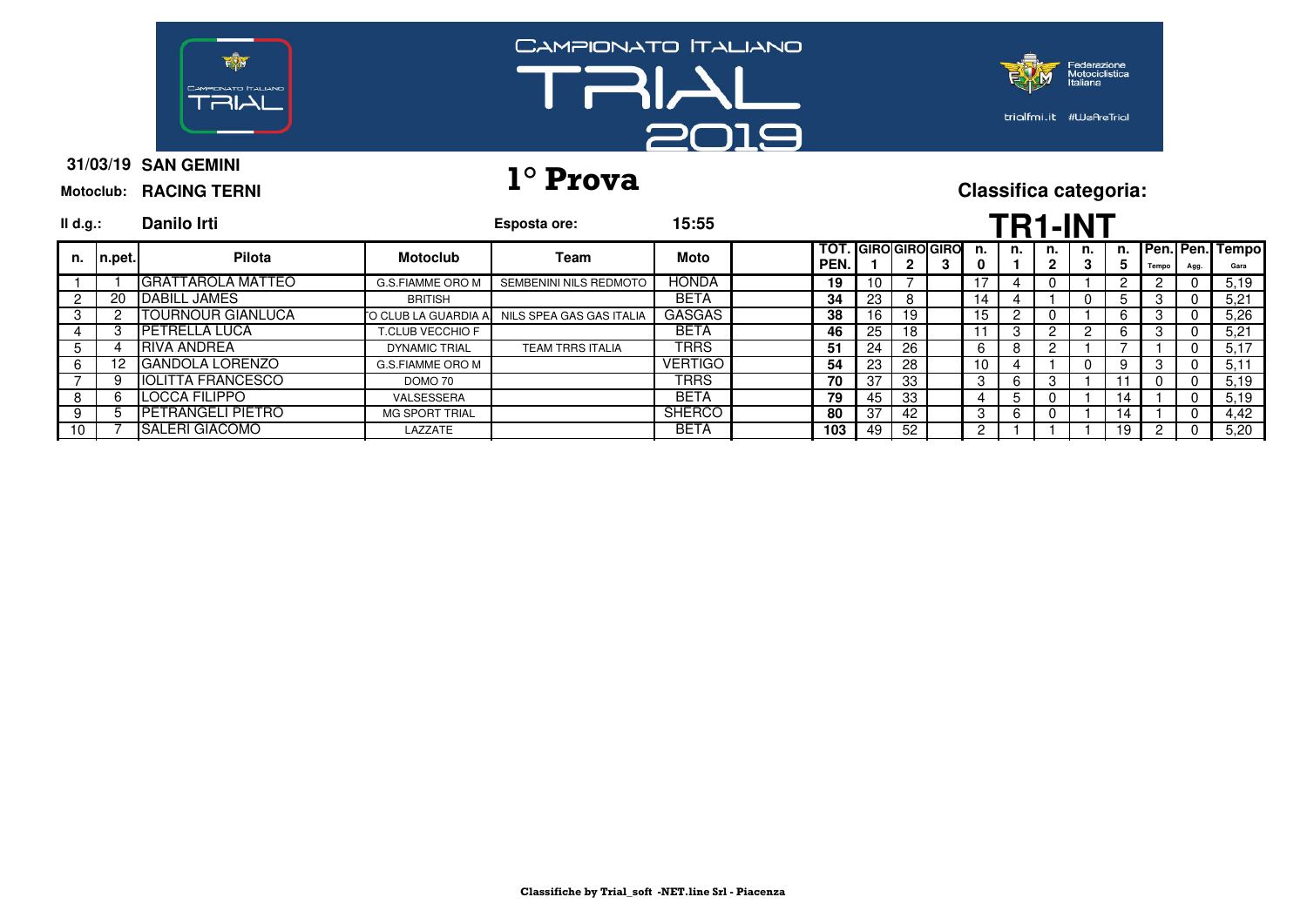

# **31/03/19 1° Prova Classifica categoria:**

| Danilo Irti         |                                                                                                                                                                                                     |                          | 15:55                                 |     |              |      |   |         |                    |    |    |    |       |      |                 |
|---------------------|-----------------------------------------------------------------------------------------------------------------------------------------------------------------------------------------------------|--------------------------|---------------------------------------|-----|--------------|------|---|---------|--------------------|----|----|----|-------|------|-----------------|
| Pilota              | <b>Motoclub</b>                                                                                                                                                                                     | Team                     | Moto                                  |     |              |      | з | n.<br>0 | n.                 | n. | n. | D. | Tempo | Agg. | Gara            |
|                     | G.S.FIAMME ORO M                                                                                                                                                                                    | SEMBENINI NILS REDMOTO   | <b>HONDA</b>                          | 19  | 10           |      |   |         |                    |    |    |    |       |      | 5,19            |
| OURNOUR GIANLUCA    |                                                                                                                                                                                                     | NILS SPEA GAS GAS ITALIA | <b>GASGAS</b>                         | 38  | 16           | 19   |   | 15      |                    |    |    |    | 3     |      | 5.26            |
|                     | <b>T.CLUB VECCHIO F</b>                                                                                                                                                                             |                          | <b>BETA</b>                           | 46  | 25           | 18   |   | 11      | 3                  |    |    |    | 3     |      | 5.21            |
|                     | <b>DYNAMIC TRIAL</b>                                                                                                                                                                                | <b>TEAM TRRS ITALIA</b>  | <b>TRRS</b>                           | 51  | 24           | 26   |   | 6       |                    |    |    |    |       |      | 5.17            |
|                     | G.S.FIAMME ORO M                                                                                                                                                                                    |                          | <b>VERTIGO</b>                        | 54  | 23           | -28  |   | 10      |                    |    |    | Q  | 3     |      | 5,11            |
|                     | DOMO 70                                                                                                                                                                                             |                          | <b>TRRS</b>                           | 70  | 37           | -33  |   | 3       |                    |    |    |    |       |      | 5.19            |
|                     | VALSESSERA                                                                                                                                                                                          |                          | <b>BETA</b>                           | 79  | 45           | - 33 |   |         |                    |    |    | 14 |       |      | 5.19            |
|                     | <b>MG SPORT TRIAL</b>                                                                                                                                                                               |                          | <b>SHERCO</b>                         | 80  | -37          | 42   |   | 3       |                    |    |    | 14 |       |      | 4.42            |
|                     | LAZZATE                                                                                                                                                                                             |                          | <b>BETA</b>                           | 103 | 49           | - 52 |   |         |                    |    |    | 19 |       |      | 5,20            |
| II d.g.:<br>In.pet. | IGRATTAROLA MATTEO<br><b>IPETRELLA LUCA</b><br><b>IRIVA ANDREA</b><br>12 GANDOLA LORENZO<br><b>IOLITTA FRANCESCO</b><br><b>LOCCA FILIPPO</b><br><b>IPETRANGELI PIETRO</b><br><b>ISALERI GIACOMO</b> |                          | Esposta ore:<br>TO CLUB LA GUARDIA A. |     | TOT.<br>PEN. |      |   |         | . IGIROIGIROIGIROI |    |    |    |       |      | Pen. Pen. Tempo |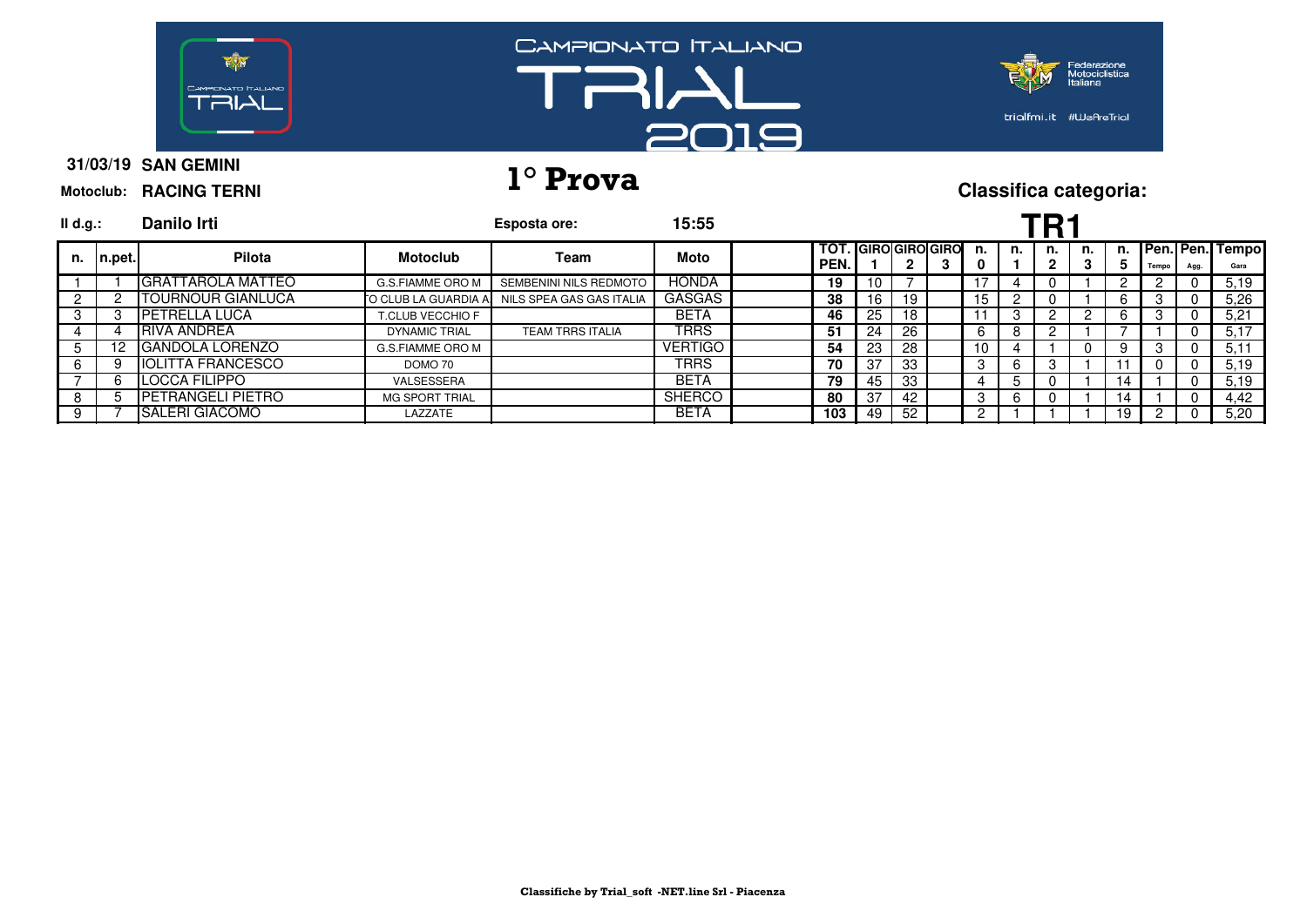

# **31/03/19 1° Prova Classifica categoria:**

| II d.g.:    |                   | Danilo Irti                |                    | Esposta ore:             | 15:55          |            |                    |    |     |                        |         |    | TR2 |         |               |       |      |                            |
|-------------|-------------------|----------------------------|--------------------|--------------------------|----------------|------------|--------------------|----|-----|------------------------|---------|----|-----|---------|---------------|-------|------|----------------------------|
| n.          | $ n_{\cdot}$ pet. | Pilota                     | <b>Motoclub</b>    | Team                     | Moto           |            | TOT.<br><b>PEN</b> |    |     | . IGIRO GIRO GIRO<br>3 | n.<br>0 | n. | n.  | n.<br>3 | 5             | Tempo | Agg. | n. Pen. Pen. Tempo<br>Gara |
|             | $2^{\circ}$       | <b>PIARDI SERGIO</b>       | <b>V/T TRIAL</b>   |                          | <b>BETA</b>    |            | 19                 | 10 |     |                        | 13      |    |     |         |               |       |      | 5.05                       |
|             | 24                | <b>ICOPETTI MANUEL</b>     | LAZZATE            | <b>TEAM TRRS ITALIA</b>  | <b>TRRS</b>    |            | 23                 | 13 | 9   |                        | 16      |    |     |         |               |       |      | 5.16                       |
| 3           | 25                | <b>IBERTOLOTTI STEFANO</b> | A.M.C. GENTLEMEN   |                          | <b>BETA</b>    |            | 28                 | 13 | 15  |                        | 15      | з  |     |         |               |       |      | 5,03                       |
|             | 23                | RABINO CARLO ALBERTO       | A.M.C. GENTLEMEN   |                          | <b>BETA</b>    |            | 30                 | 20 | 10  |                        | 15      |    |     |         |               |       |      | 5.00                       |
| $5^{\circ}$ | 22                | <b>ICORVILUCA</b>          | VALTELLINA         | NILS SPEA GAS GAS ITALIA | <b>GASGAS</b>  |            | 39                 | 25 | 13  |                        | 10      |    | റ   | 3       |               |       |      | 5.09                       |
| 6           | 26                | <b>ISPREAFICO MATTIA</b>   | <b>BBR OFFROAD</b> |                          | <b>SHERCO</b>  |            | 41                 | 22 | 19  |                        | 9       | h  |     |         | $\mathcal{D}$ | U     |      | 5.19                       |
|             | 32                | <b>MARCHETTI FRANCESCO</b> | T.CLUB VECCHIO F   |                          | <b>BETA</b>    |            | 50                 | 32 | 16  |                        |         |    |     | 3       |               |       |      | 5,18                       |
| 8           | -30               | <b>IANDREOLI MICHELE</b>   | LAZZATE            |                          | <b>VERTIGO</b> |            | 50                 | 22 | -26 |                        | 6       |    | 6   |         |               |       |      | 5.08                       |
| -9          | 33                | <b>ILAGHI TOMMASO</b>      | MC A.M. COLLI FI   | NILS SPEA GAS GAS ITALIA | <b>GASGAS</b>  | FuoriTempo | 89                 | 44 | -39 |                        |         |    |     | っ       | 13            | 6     |      | 5.24                       |
| 10          | 3.                | <b>IDI PIETRO ANDREA</b>   | C.FALERI NOVI      |                          | <b>SCORPA</b>  | FuoriTempo | 101                | 46 | 46  |                        |         |    |     | 9       | 12            | 9     |      | 5,40                       |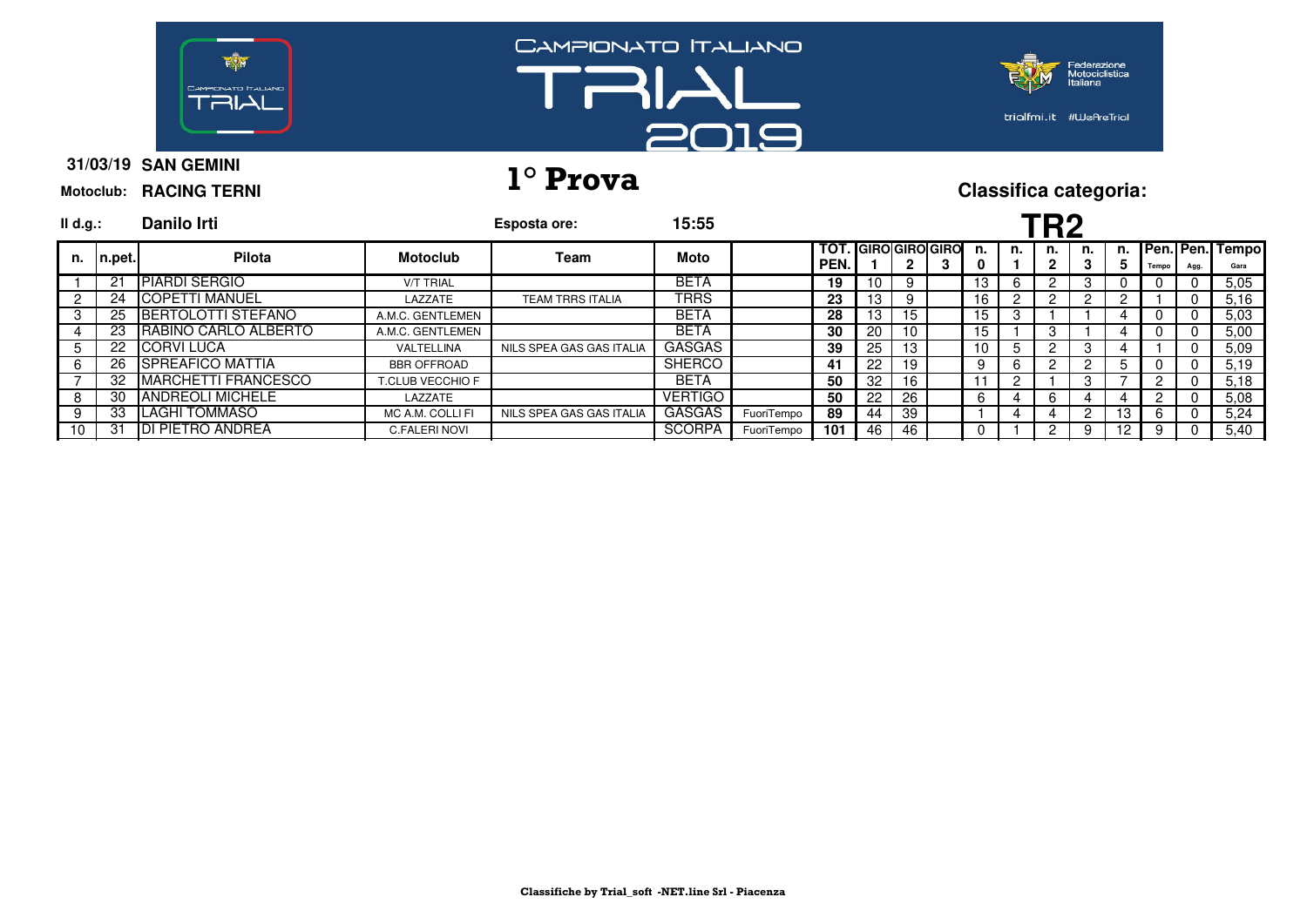





**31/03/19 SAN GEMINI Motoclub: RACING TERNI**

# **31/03/19 1° Prova Classifica categoria:**

| II d.g.: |         | Danilo Irti                   |                          | Esposta ore:             | 15:55          |            |              |                       |               |   |          |                | <b>TR3</b> |          |                |       |              |                         |
|----------|---------|-------------------------------|--------------------------|--------------------------|----------------|------------|--------------|-----------------------|---------------|---|----------|----------------|------------|----------|----------------|-------|--------------|-------------------------|
| n.       | In.pet. | Pilota                        | <b>Motoclub</b>          | Team                     | Moto           |            | TOT.<br>PEN. | <b>GIRO GIRO GIRO</b> | 2             | 3 | n.<br>0  | n.             | n.<br>2    | n.<br>3  | n. l<br>5      | Tempo | Agg.         | Pen. Pen. Tempo<br>Gara |
|          | 45      | <b>IGABUTTI ANDREA</b>        | LAZZATE                  | <b>TEAM TRRS ITALIA</b>  | <b>TRRS</b>    |            | $\mathbf{2}$ | 2                     | $\Omega$      |   | 23       | 0              |            | $\Omega$ | 0              |       | 0            | 5,11                    |
| 2        | 42      | <b>IRUGA MICHELE</b>          | <b>MONZA OSCAR CLEM</b>  |                          | <b>SCORPA</b>  |            | 4            | 3                     |               |   | 20       | 4              |            |          | 0              |       | $\mathbf{0}$ | 5,14                    |
| 3        | 53      | <b>IBOSIS MATTEO</b>          | LAZZATE                  |                          | <b>BETA</b>    |            | 9            |                       |               |   | 20       | 2              |            |          |                |       | 0            | 5,10                    |
| 4        | 65      | <b>GASCO GIACOMO</b>          | CAGLI                    |                          | <b>BETA</b>    |            | 9            |                       | $\mathcal{P}$ |   | 19       | Δ              |            |          |                |       | 0            | 5,10                    |
| 5        | 47      | <b>IPORTIGLIATTI EDOARDO</b>  | <b>REAL TRIAL CASTE</b>  |                          | <b>VERTIGO</b> |            | 23           | 9                     | 13            |   | 16       | 3              |            | 3        | $\overline{2}$ |       | 0            | 5,23                    |
| 6        | 68      | <b>IMORETTO ANDREA</b>        | <b>ALBENGA</b>           | NILS SPEA GAS GAS ITALIA | <b>GASGAS</b>  |            | 25           | 6                     | 19            |   | 12       | 5              | 5          |          | 2              |       | 0            | 5,14                    |
|          | 44      | <b>BUCCHI DE GIULI THOMAS</b> | DOMO 70                  |                          | <b>GASGAS</b>  |            | 28           | 13                    | 15            |   | 10       |                | 2          |          |                |       | 0            | 5,07                    |
| 8        | 70      | <b>BOTTINI TOMMASO</b>        | O CLUB LA GUARDIA A.     | NILS SPEA GAS GAS ITALIA | <b>GASGAS</b>  |            | 29           | 16                    | 13            |   | 12       | 5              | з          |          | 3              |       | 0            | 5,13                    |
| -9       | 43      | <b>ICOSTA ANDREA</b>          | A.M.C. GENTLEMEN         | <b>TEAM TRRS ITALIA</b>  | TRRS           |            | 34           | 13                    | 21            |   | 10       |                | 2          |          | 4              |       | $\Omega$     | 4,44                    |
| 10       | 46      | <b>IPANTEGHINI ANDREA</b>     | LAZZATE                  |                          | <b>BETA</b>    |            | 45           | 24                    | 21            |   |          | 5              |            |          |                |       | $\Omega$     | 5,16                    |
|          | 48      | <b>IVALENTICH LORENZO</b>     | O CLUB LA GUARDIA A.S.D. |                          | <b>BETA</b>    |            | 46           | 25                    | 21            |   | 9        | 2              | 5          | з        | 5              |       | 0            | 5,14                    |
| 12       | 66      | <b>SAVOLDELLI MATTEO</b>      | T.CLUB VECCHIO F         |                          | <b>BETA</b>    |            | 47           | 21                    | 26            |   |          | 6              |            |          | 5              |       | 0            | 5,15                    |
| 13       | 49      | <b>IBAGHINO ENRICO</b>        | O CLUB LA GUARDIA A.S.D. |                          | <b>GASGAS</b>  |            | 48           | 24                    | 24            |   | ⇁        | 5              |            |          |                |       | 0            | 5,07                    |
| 14       | 54      | <b>FIORINI STEFANO</b>        | RACING IMOLESE #96       |                          | <b>BETA</b>    |            | 51           | 26                    | 21            |   | 10       | 2              | З          | з        | 6              |       | $\Omega$     | 5,38                    |
| 15       | 69      | <b>IBRUSATIN EDOARDO</b>      | <b>ALBENGA</b>           | NILS SPEA GAS GAS ITALIA | <b>GASGAS</b>  |            | 56           | 30                    | 22            |   | 4        | 6              | 2          | 9        | 3              |       | 0            | 5,32                    |
| 16       | 51      | <b>ISIVERA ALBERTO</b>        | <b>REAL TRIAL CASTE</b>  | NILS SPEA GAS GAS ITALIA | <b>GASGAS</b>  |            | 59           | 34                    | 25            |   | 8        | $\overline{c}$ |            | 5        | 8              |       | 0            | 5,16                    |
|          | 50      | <b>IGRATTAROLA FABIO</b>      | O CLUB LA GUARDIA A.S.D. |                          | <b>GASGAS</b>  | FuoriTempo | 25           |                       | 9             |   | 12       |                | 2          | 3        | 0              | 5.    | 0            | 5,31                    |
| 18       | 67      | <b>IRONCA GRAZIANO</b>        | <b>GUALDO TADINO</b>     |                          | <b>BETA</b>    | FuoriTempo | 35           | 15                    | 13            |   | 13       | 3              | 3          | 3        | $\overline{2}$ |       | 0            | 5,41                    |
| 19       | 55      | <b>ILEONELLI LUCA</b>         | RACING IMOLESE #96       |                          | <b>BETA</b>    | FuoriTempo | 54           | 34                    | 14            |   | 9        | 5              |            | 2        |                | 6     | 0            | 5,44                    |
| 20       | 41      | <b>ISOULIER ANDREA</b>        | A.M.C. GENTLEMEN         |                          | <b>BETA</b>    | Rititato   | 0            |                       |               |   | $\Omega$ | $\theta$       |            |          | 0              |       | 0            | 0,00                    |

**Classifiche by Trial\_soft -NET.line Srl - Piacenza**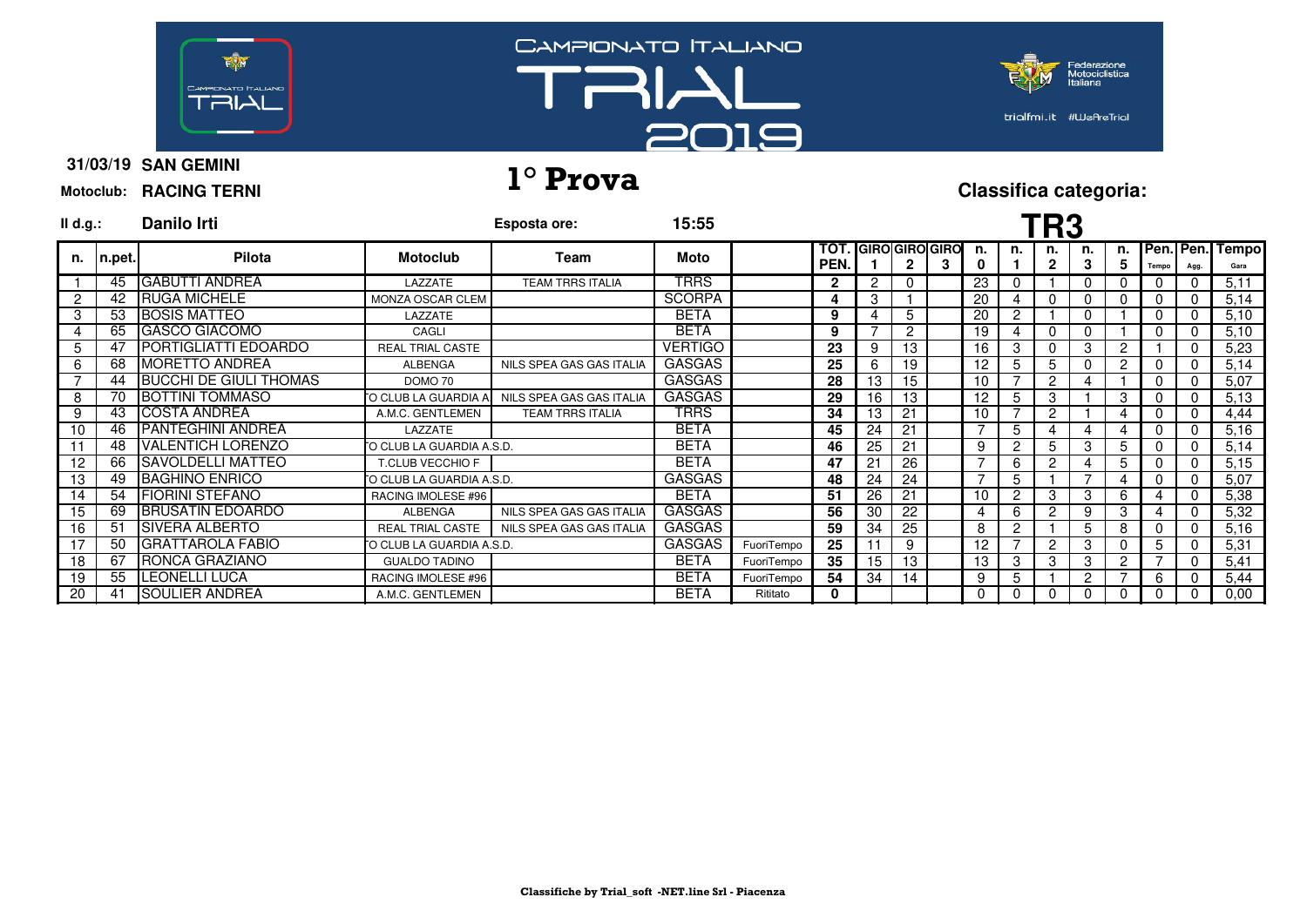



ederazio<mark>ne</mark><br>lotociclistica trialfmi.it #WeAreTrial

**31/03/19 SAN GEMINI Motoclub: RACING TERNI**

# **31/03/19 1° Prova Classifica categoria:**

| $I\mathsf{I}$ d.g.: |         | <b>Danilo Irti</b>                |                          | Esposta ore:                     | 15:55          |                   |                 |                 |                             |                 |                | TR4                |                |                 |                |              |                      |
|---------------------|---------|-----------------------------------|--------------------------|----------------------------------|----------------|-------------------|-----------------|-----------------|-----------------------------|-----------------|----------------|--------------------|----------------|-----------------|----------------|--------------|----------------------|
| n.                  | In.pet. | <b>Pilota</b>                     | <b>Motoclub</b>          | <b>Team</b>                      | <b>Moto</b>    | тот<br><b>PEN</b> |                 | $\mathbf{2}$    | <b>IGIROIGIROIGIRO</b><br>3 | n.<br>0         | n.             | n.<br>$\mathbf{2}$ | n.<br>3        | n.<br>5         | Pen.<br>Tempo  | Pen.<br>Agg. | <b>Tempo</b><br>Gara |
|                     | 141     | <b>VIGNAROLI MICHAEL</b>          | <b>TRE TORRI - FIOR</b>  |                                  | <b>BETA</b>    | $\bf{0}$          | $\Omega$        | $\mathbf 0$     |                             | 24              | $\Omega$       | $\Omega$           | 0              | $\Omega$        | $\Omega$       | $\Omega$     | 4,51                 |
| 2                   | 148     | <b>IFELTRINELLI VALTER</b>        | MC DEL GARDA EZI         | SEMBENINI NILS REDMOTO           | <b>MONTESA</b> | 1                 | $\Omega$        |                 |                             | 23              |                | $\Omega$           | $\Omega$       | $\Omega$        | $\Omega$       | $\mathbf{0}$ | 4.50                 |
| 3                   | 199     | <b>IPRINA ROBERTO</b>             | A.M.C. GENTLEMEN         |                                  | <b>BETA</b>    | $\mathbf{1}$      | - 1             | $\mathbf{0}$    |                             | 23              |                | $\Omega$           | $\mathbf{0}$   | $\Omega$        | $\Omega$       | $\Omega$     | 4,54                 |
| 4                   | 198     | <b>GILARDINI EMANUELE</b>         | <b>VITTORIO ALFIERI</b>  |                                  | <b>MONTESA</b> | 1                 | $\Omega$        |                 |                             | 23              |                | $\Omega$           | 0              | $\mathbf{0}$    | $\Omega$       | $\mathbf{0}$ | 4,57                 |
| 5                   | 191     | <b>BARRE FABRIZIO</b>             | A.M.C. GENTLEMEN         |                                  | <b>BETA</b>    | 1                 | $\Omega$        |                 |                             | 23              |                | $\Omega$           | $\Omega$       | $\Omega$        | $\Omega$       | $\mathbf{0}$ | 5,01                 |
| 6                   | 195     | <b>DOLCI FABRIZIO</b>             | <b>GUALDO TADINO</b>     |                                  | <b>BETA</b>    | $\overline{2}$    | 2               | 0               |                             | $\overline{23}$ | $\mathbf 0$    |                    | 0              | $\Omega$        | $\mathbf{0}$   | $\mathbf{0}$ | 4,58                 |
| $\overline{7}$      | 189     | <b>VERNIANI SILVERIO</b>          | <b>SPARKS REGGELLO</b>   |                                  | <b>TRRS</b>    | 3                 | $\overline{2}$  |                 |                             | $\overline{21}$ | 3              | $\Omega$           | $\Omega$       | $\Omega$        | $\Omega$       | $\mathbf{0}$ | 4,57                 |
| 8                   | 182     | <b>FARINELLI ANTONIO</b>          | CAGLI                    |                                  | <b>VERTIGO</b> | 6                 | 3               | 3               |                             | 18              | 6              | $\Omega$           | $\mathbf{0}$   | $\Omega$        | $\Omega$       | $\mathbf{0}$ | 5,03                 |
| 9                   | 146     | <b>NOBILI GIERRI RICIARD</b>      | VALTELLINA               |                                  | <b>VERTIGO</b> | 7                 | $\overline{2}$  | 5               |                             | 17              | 7              | $\Omega$           | $\mathbf{0}$   | $\Omega$        | $\Omega$       | $\Omega$     | 4,58                 |
| 10                  |         | 142 NAVA DAVIDE                   | LAZZATE                  |                                  | <b>GASGAS</b>  | 11                | 9               | 2               |                             | 18              | 4              |                    | $\mathbf{0}$   |                 | $\mathbf{0}$   | $\Omega$     | 5,07                 |
| 11                  | 190     | <b>IMARRANCI MARCO</b>            | MC A.M. COLLI FI         |                                  | <b>BETA</b>    | 12                | 5               | 7               |                             | 17              | 5              |                    | $\mathbf{0}$   |                 | $\mathbf 0$    | $\mathbf{0}$ | 5,08                 |
| 12                  |         | 194 PARIS DANIELE                 | <b>LAGORAI</b>           |                                  | <b>MONTESA</b> | 13                | 7               | 6               |                             | 14              |                | 3                  | $\mathbf{0}$   | $\Omega$        | $\mathbf{0}$   | 0            | 5,13                 |
| 13                  | 180     | <b>PERASSOLO MASSIMO</b>          | <b>VITTORIO ALFIERI</b>  |                                  | <b>GASGAS</b>  | 14                | 6               | 8               |                             | 14              | $\overline{7}$ | $\overline{2}$     |                | $\mathbf{0}$    | $\Omega$       | $\mathbf{0}$ | 5,01                 |
| 14                  | 150     | <b>MICCOLI CARLO</b>              | T.CLUB VECCHIO F         |                                  | <b>BETA</b>    | 16                | 10              | 6               |                             | 15              | 5              | 3                  | 0              |                 | $\Omega$       | $\mathbf{0}$ | 4,53                 |
| 15                  |         | 143 TONNINI CLAUDIO               | TRE TORRI - FIOR         |                                  | <b>SHERCO</b>  | 18                | 8               | 10              |                             | 16              | 5              | $\Omega$           |                | $\overline{2}$  | $\Omega$       | $\mathbf{0}$ | 4,58                 |
| 16                  |         | 197 ROSSI ALESSANDRO              | DOMO 70                  |                                  | <b>GASGAS</b>  | 19                | $\overline{15}$ | 4               |                             | 16              | 3              | 3                  | 0              | $\overline{2}$  | $\Omega$       | $\Omega$     | 4,52                 |
| 17                  |         | 193 ANASTASI DANIELE              | <b>GUALDO TADINO</b>     |                                  | <b>BETA</b>    | 21                | 12              | 9               |                             | 15              | $\overline{4}$ | $\overline{c}$     |                | $\overline{2}$  | $\Omega$       | $\mathbf{0}$ | 5,00                 |
| 18                  |         | 147 GIRELLO MAURO                 | A.M.C. GENTLEMEN         |                                  | <b>TRRS</b>    | 22                | 12              | 10              |                             | 12              | 9              | $\Omega$           |                | $\overline{2}$  | $\Omega$       | $\Omega$     | 4,56                 |
| 19                  | 187     | <b>TOCCACIELI TIZIANO</b>         | <b>FERMIGNANESE</b>      |                                  | <b>TRRS</b>    | $\overline{23}$   | $\overline{13}$ | 10              |                             | 13              | 5              | $\overline{2}$     | 3              |                 | $\Omega$       | $\mathbf 0$  | 5,07                 |
| 20                  | 196     | <b>IBANDINI SANDRO</b>            | O CLUB LA GUARDIA A.S.D. |                                  | <b>GASGAS</b>  | 27                | 14              | 13              |                             | 13              | 3              | 4                  | $\mathbf{2}$   | $\overline{2}$  | $\Omega$       | $\Omega$     | 4,59                 |
| 21                  | 192     | <b>PASQUALI FABIO</b>             | <b>TRIAL SCALIGERO</b>   |                                  | <b>VERTIGO</b> | 31                | 19              | 12              |                             | 6               | 10             | 5                  | $\overline{2}$ |                 | $\Omega$       | $\mathbf 0$  | 5,12                 |
| 22                  | 200     | <b>ILLA JORDI</b>                 | <b>SPAGNA</b>            |                                  | <b>BETA</b>    | 32                | 19              | 13              |                             | 11              | $\overline{4}$ | 3                  | $\overline{4}$ | $\overline{2}$  | $\Omega$       | $\mathbf{0}$ | 5,02                 |
| 23                  |         | <b>183   LUCARELLI SIMONE</b>     | CAGLI                    |                                  | <b>GASGAS</b>  | 33                | 18              | 15              |                             | 5               | 10             | 4                  | 5              | $\mathbf{0}$    | $\mathbf{0}$   | $\mathbf 0$  | 5,12                 |
| 24                  | 188     | <b>GUIDOTTI CORRADO</b>           | O CLUB LA GUARDIA A      |                                  | <b>TRRS</b>    | 34                | 21              | 13              |                             | 7               | 10             |                    | 4              | $\overline{2}$  | $\Omega$       | $\Omega$     | 4,55                 |
| $\overline{25}$     | 181     | <b>NIGER LORENZO</b>              | CAGLI                    |                                  | <b>SHERCO</b>  | 35                | 5               | 30              |                             | 13              | 3              | $\Omega$           | 4              | 4               | $\mathbf{0}$   | $\mathbf 0$  | 4,54                 |
| 26                  | 177     | <b>SIDORI PATRIZIO</b>            | <b>RACING TERNI</b>      |                                  | <b>BETA</b>    | 38                | 22              | 16              |                             | $\overline{7}$  | $\overline{7}$ | 3                  | 5              | $\overline{2}$  | $\Omega$       | $\mathbf{0}$ | 5,06                 |
| 27                  | 176     | <b>FISCHI CLAUDIO</b>             | <b>GUALDO TADINO</b>     |                                  | <b>MONTESA</b> | 44                | $\overline{25}$ | $\overline{19}$ |                             | 7               | 3              | 3                  | 10             |                 | $\Omega$       | $\mathbf 0$  | 5,08                 |
| 28                  | 178     | <b>ITRENTINI UMBERTO</b>          | MC DEL GARDA EZI         | SEMBENINI NILS REDMOTO           | <b>BETA</b>    | 56                | 23              | 29              |                             | 7               | $\overline{4}$ | 3                  | 4              | 6               | $\overline{4}$ | $\mathbf{0}$ | 5,38                 |
| 29                  | 186     | <b>CORRADI MARCO</b>              | <b>TRIAL SCALIGERO</b>   |                                  | <b>VERTIGO</b> | 57                | 31              | 26              |                             |                 | 8              | $\overline{c}$     | 10             | 3               | $\Omega$       | 0            | 5,13                 |
| 30                  | 145     | <b>PONTIGGIA GIORGIO AMBROGIO</b> | CANZO                    |                                  | <b>SCORPA</b>  | 59                | 34              | 25              |                             |                 | 5              | $\overline{4}$     | 12             | $\overline{2}$  | $\Omega$       | $\mathbf 0$  | 4,59                 |
| 31                  | 185     | <b>MERLO ALESSANDRO</b>           | O CLUB LA GUARDIA A.S.D. |                                  | <b>BETA</b>    | 70                | 36              | 34              |                             | $\overline{2}$  | -1             | $\overline{c}$     | 15             | 4               | $\Omega$       | $\mathbf 0$  | 5,01                 |
| 32                  | 179     | <b>COMAI CRISTIAN</b>             | MC DEL GARDA EZI         | SEMBENINI NILS REDMOTO           | <b>MONTESA</b> | 85                | 46              | 39              |                             | $\Omega$        | 3              | া                  | 10             | 10              | $\mathbf{0}$   | $\mathbf{0}$ | 5.10                 |
| 33                  | 184     | <b>PETRANGELI NICOLA</b>          | SPOLETO                  |                                  | <b>TRRS</b>    | 112               | 56              | 56              |                             | $\Omega$        | $\Omega$       | 0                  | 4              | 20              | $\mathbf{0}$   | 0            | 4,56                 |
| $\overline{34}$     |         | 144 FABBRI CARLO                  | MC DEL GARDA EZI         | SEMBENINI NILS REDMOTO   MONTESA |                | 116               | 58              | 58              |                             | $\Omega$        | $\Omega$       | $\Omega$           | $\overline{c}$ | $\overline{22}$ | $\mathbf{0}$   | $\Omega$     | 5,15                 |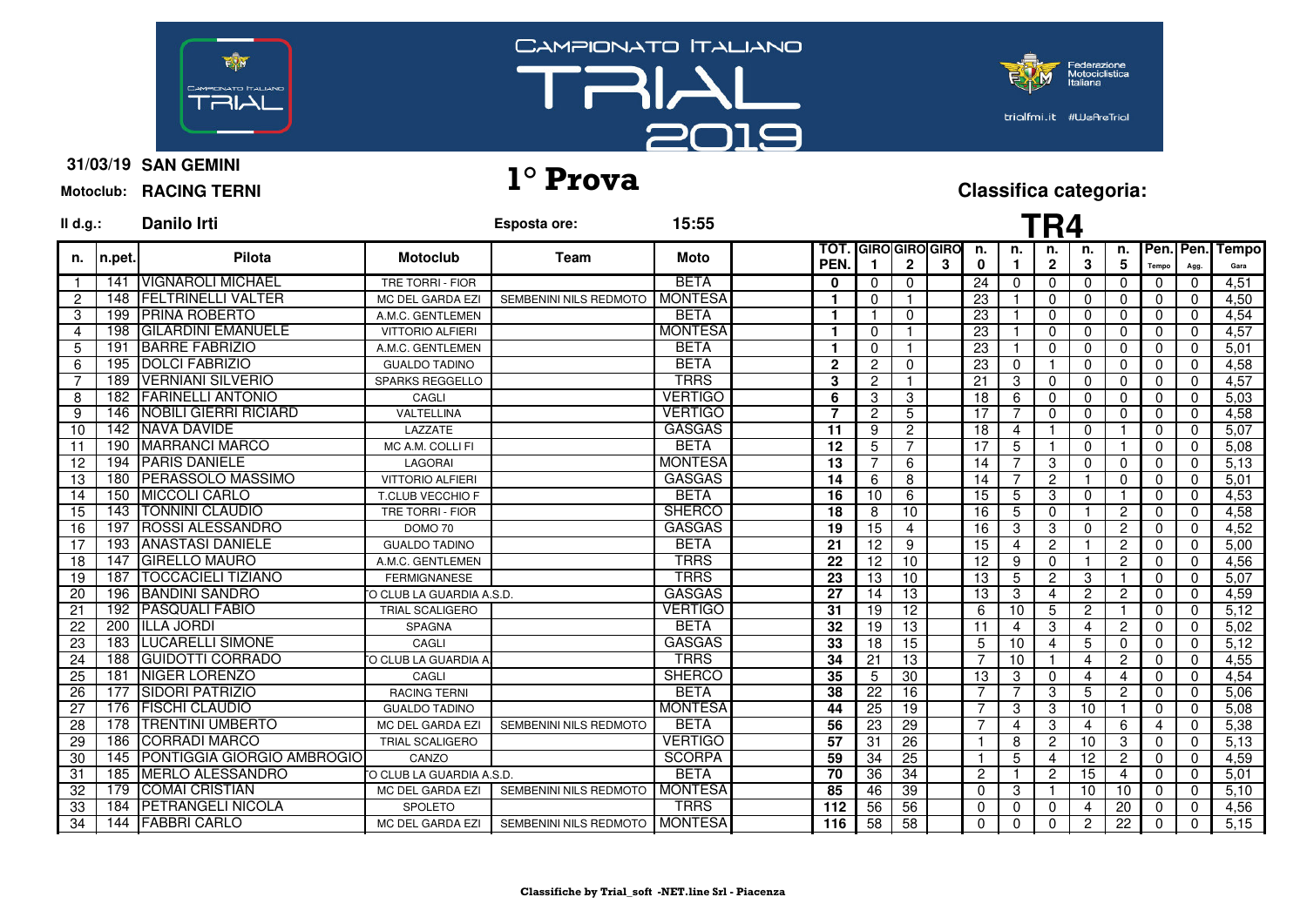

# **31/03/19 1° Prova Classifica categoria:**

| $II$ d.g.: |         | Danilo Irti                  |                           | Esposta ore:            | 15:55         |                               |    |    |    |     |    | FFMMINII |    |       |      |                                 |
|------------|---------|------------------------------|---------------------------|-------------------------|---------------|-------------------------------|----|----|----|-----|----|----------|----|-------|------|---------------------------------|
| n.         | 'n.pet. | <b>Pilota</b>                | <b>Motoclub</b>           | Team                    | Moto          | TOT.  GIRO GIRO GIRO <br>PEN. |    |    | n. | n.  | n. | n.       | n. | Tempo | Agg. | <b>Pen. Pen. Tempol</b><br>Gara |
|            | 131     | <b>IBRANCATI ALEX</b>        | TO CLUB LA GUARDIA A.     |                         | BETA          |                               |    |    |    |     |    |          |    |       |      | 4.43                            |
|            | 134     | <b>GALLIENI MARTINA</b>      | A.M.C. GENTLEMEN          | <b>TEAM TRRS ITALIA</b> | <b>TRRS</b>   | 36                            | 15 | 21 |    | ט ו |    |          |    |       |      | 5,03                            |
|            | 136     | <b>SPADONI EMANUELA</b>      | TO CLUB LA GUARDIA A.S.D. |                         | <b>GASGAS</b> | 84                            | 45 | 39 |    |     |    | ט ו      |    |       |      | 4.57                            |
|            | 135     | <b>ICONTI JASMINE ROSINA</b> | LAZZATE                   |                         | <b>GASGAS</b> | 90                            | 46 | 44 |    |     |    | 12       |    |       |      | 4.55                            |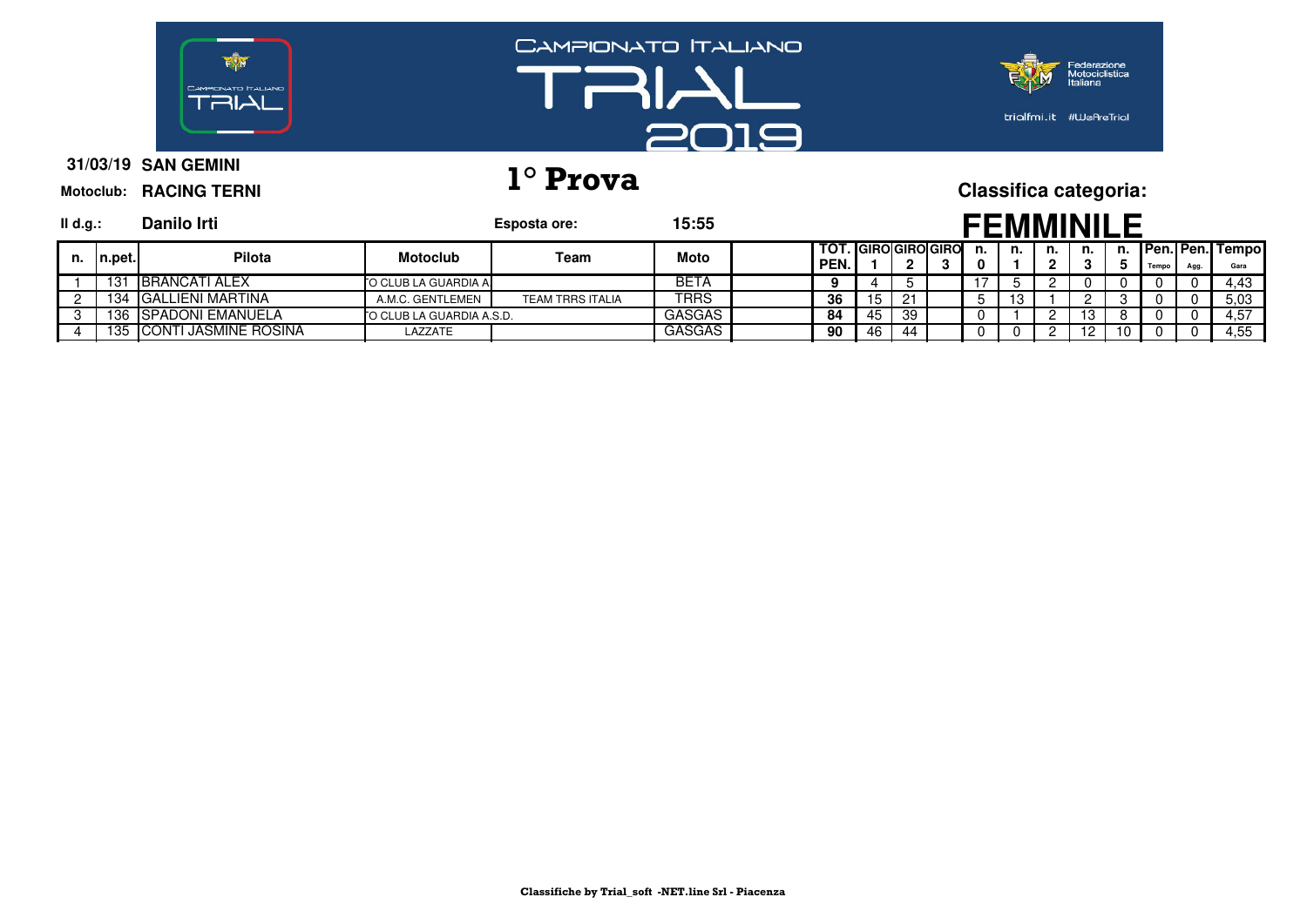

# **31/03/19 1° Prova Classifica categoria:**

| II d.g.: |        | Danilo Irti               |                      | Esposta ore:             | 15:55         |            |                                  |     |    |   |                   |    |    | <b>TR3 125</b> |    |       |      |                            |
|----------|--------|---------------------------|----------------------|--------------------------|---------------|------------|----------------------------------|-----|----|---|-------------------|----|----|----------------|----|-------|------|----------------------------|
| n.       | n.pet. | Pilota                    | <b>Motoclub</b>      | Team                     | Moto          |            | <b>TOT. GIROGIROGIRO</b><br>PEN. |     |    | 3 | n.<br>0           | n. | n. | n.             |    | Tempo | Agg. | n. Pen. Pen. Tempo<br>Gara |
|          | 72     | <b>BASSI CRISTIAN</b>     | LAZZATE              |                          | <b>BETA</b>   |            | 20                               |     |    |   | 16                |    |    |                |    | Ü     | 0    | 4,58                       |
|          | 80     | <b>IFELTRIN VALENTINO</b> | G.S.FIAMME ORO M     |                          | <b>GASGAS</b> |            | 25                               | 15  | 10 |   | $12 \overline{ }$ |    |    |                |    |       |      | 5.04                       |
|          | 76     | <b>IRUFFONI LUCA</b>      | LAZZATE              |                          | <b>BETA</b>   |            | 50                               | -30 | 20 |   | 6                 |    |    |                |    |       |      | 5.05                       |
|          |        | <b>IDOGLIO DARIO</b>      | ALBENGA              | NILS SPEA GAS GAS ITALIA | GASGAS        |            | 51                               | -37 | 14 |   | O                 |    |    |                |    |       |      | 5.01                       |
|          | 75.    | SOULIER SIMONE            | A.M.C. GENTLEMEN     |                          | <b>BETA</b>   |            | 69                               | -39 | 30 |   | 3                 |    |    |                |    | Ü     |      | 5.17                       |
|          | 73     | <b>IPIANA MATTIA</b>      | VALSESSERA           |                          | <b>BETA</b>   |            | 110                              | 47  | 63 |   |                   |    |    |                | 14 |       | 20   | 5,20                       |
|          |        | <b>KOFLER SAMUEL</b>      | <b>EGNA NEUMARKT</b> |                          | <b>GASGAS</b> | FuoriTempo | 75                               | 42  | 23 |   | 6                 |    |    |                |    | 10    |      | 5,48                       |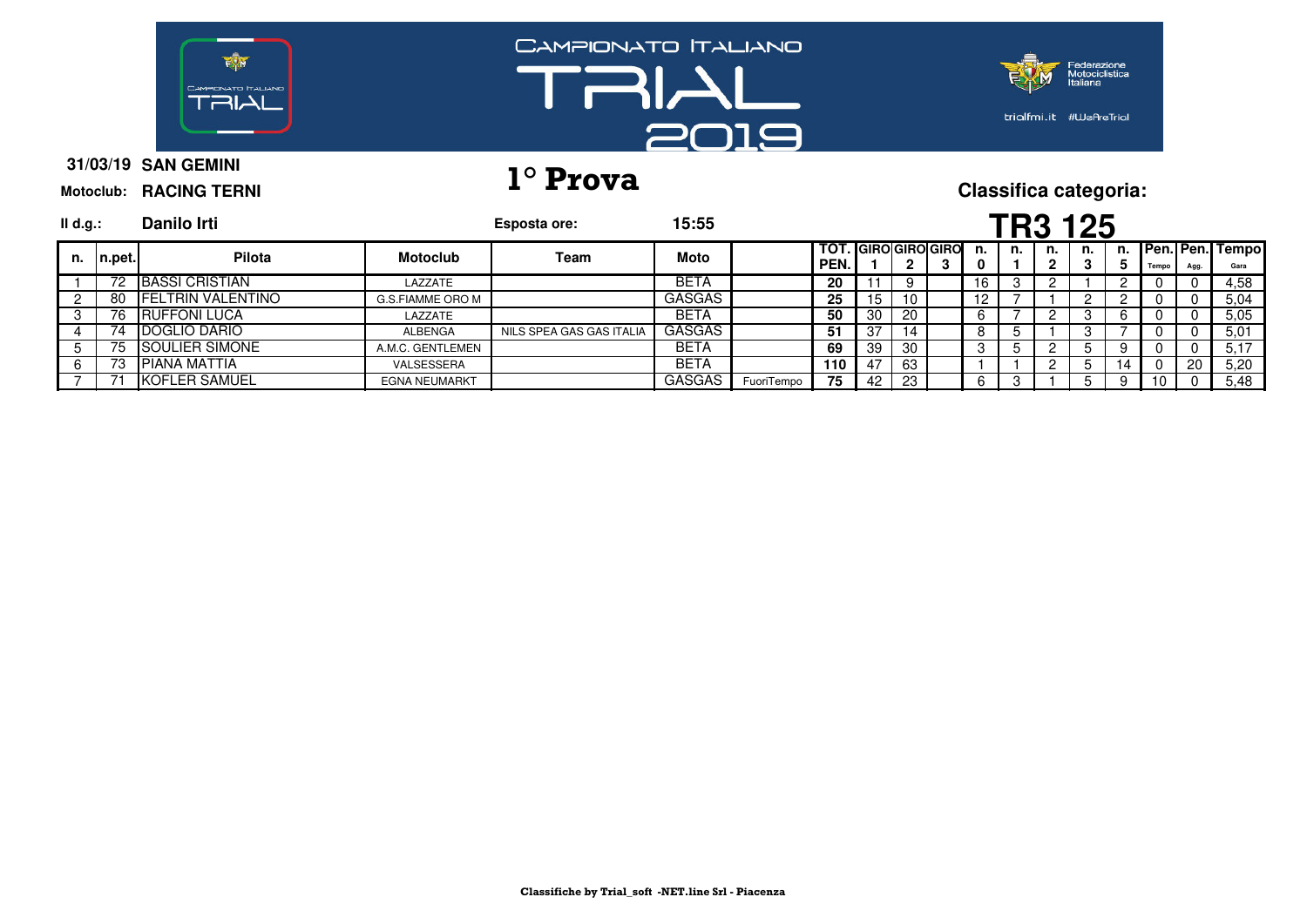





**31/03/19 SAN GEMINI Motoclub: RACING TERNI**

# **31/03/19 1° Prova Classifica categoria:**

| $II$ d.g.:     |        | <b>Danilo Irti</b>       |                           | Esposta ore:                                  | 15:55          |            |              |                |              |                            |         |                | <b>TR3 OPEN</b>    |              |              |          |          |                            |
|----------------|--------|--------------------------|---------------------------|-----------------------------------------------|----------------|------------|--------------|----------------|--------------|----------------------------|---------|----------------|--------------------|--------------|--------------|----------|----------|----------------------------|
| n.             | n.pet. | Pilota                   | <b>Motoclub</b>           | Team                                          | Moto           |            | TOT.<br>PEN. |                | $\mathbf{2}$ | <b>GIRO GIRO GIRO</b><br>3 | n.<br>0 | n.             | n.<br>$\mathbf{2}$ | n.<br>3      | 5            | Tempo    | Agg.     | n. Pen. Pen. Tempo<br>Gara |
|                | 91     | <b>IANDREOLI MARCO</b>   | LAZZATE                   |                                               | <b>VERTIGO</b> |            | 3            | 3              |              |                            | 23      |                | $\Omega$           |              |              |          |          | 4,54                       |
| $\overline{2}$ | 92     | <b>GIOVACCHINI IVAN</b>  | TRE TORRI - FIOR          |                                               | <b>BETA</b>    |            | 6            | 6              |              |                            | 20      | $\overline{2}$ | $\overline{c}$     |              |              |          |          | 5,05                       |
| 3              |        | 130   LAZZARONI PAOLO    | <b>DELLA SUPERBA</b>      |                                               | <b>TRRS</b>    |            | 7            | 4              | 3            |                            | 18      | 5              |                    |              |              | 0        | $\Omega$ | 5,03                       |
|                | 95     | <b>BRANDANI PAOLO</b>    | LAZZATE                   |                                               | <b>GASGAS</b>  |            | 11           | $\overline{4}$ |              |                            | 17      |                | 2                  |              | 0            | 0        |          | 5,02                       |
| 5              | 96     | <b>IDONCHI STEFANO</b>   | VALTELLINA                |                                               | <b>BETA</b>    |            | 11           |                | 4            |                            | 14      | 9              |                    | 0            |              | 0        | $\Omega$ | 5,03                       |
| 6              |        | 94 BUSCHI LUCA DEVON     | LAZZATE                   |                                               | <b>TRRS</b>    |            | 13           |                | 6            |                            | 19      | 3              | 0                  |              | 2            | 0        | 0        | 5,08                       |
|                |        | 93 PIZZINI GIOVANNI      | VALTELLINA                |                                               | <b>BETA</b>    |            | 17           | 9              | 8            |                            | 16      | 5              |                    |              | $\mathbf{2}$ | 0        |          | 4,59                       |
| 8              | 97     | <b>PIU ANGELO</b>        | CASALBORGONE              |                                               | <b>VERTIGO</b> |            | 21           | 13             | 8            |                            | 9       |                | 2                  | C            |              |          | 0        | 4,47                       |
| 9              | 127    | <b>INOTARI GABRIELE</b>  | TRIAL GAS E FRIZ          |                                               | <b>GASGAS</b>  |            | 23           | 14             | 9            |                            | 13      |                |                    | 2            |              | $\Omega$ |          | 5,01                       |
| 10             |        | 128   DROGHINI DAVIDE    | CAGLI                     |                                               | <b>BETA</b>    |            | 24           | 16             | 8            |                            |         | 5              | 5                  | 3            |              |          |          | 5,03                       |
|                | 129    | MARTINELLI MICHELE       | CAGLI                     |                                               | <b>BETA</b>    |            | 25           | 6              | 19           |                            | 16      | 2              |                    | 2            | 3            | 0        |          | 4,59                       |
| 12             | 98     | <b>PARODI MICHELE</b>    | VALLI DEL S.O.L.          | <b>TEAM TRRS ITALIA</b>                       | TRRS           |            | 25           | 12             | 13           |                            | 15      |                |                    | 2            | 3            |          |          | 5,08                       |
| 13             |        | 100 AMBROGIO UGO         | DRIVERS CUNEO             |                                               | <b>BETA</b>    |            | 25           | 11             | 14           |                            | 9       |                | $\overline{c}$     |              | 2            |          |          | 4,59                       |
| 14             |        | 102 SCOPELLITI SALVATORE |                           | TO CLUB LA GUARDIA A NILS SPEA GAS GAS ITALIA | <b>GASGAS</b>  |            | 28           | 16             | 12           |                            | 9       | 8              | 3                  | 3            |              | 0        | $\Omega$ | 5,05                       |
| 15             |        | 103 GARBARINO ALESSIO    | TO CLUB LA GUARDIA A.S.D. |                                               | <b>GASGAS</b>  |            | 32           | 21             | 11           |                            | 12      | 3              | $\overline{c}$     | 5            | 2            | 0        |          | 5,16                       |
| 16             | 99     | <b>IPONTIGGIA ANDREA</b> | CANZO                     |                                               | <b>SCORPA</b>  |            | 40           | 19             | 21           |                            | 9       |                | 5                  | $\mathbf{2}$ |              | 0        | 0        | 4,53                       |
| 17             | 101    | <b>IMEZZANO ROBERTO</b>  | <b>GIAVENO</b>            |                                               | <b>BETA</b>    |            | 58           | 30             | 28           |                            | 3       | 6              | 3                  |              | 5            | 0        | 0        | 5,12                       |
| 18             |        | 126 PARRICELLI MARIO     | CASERTA                   |                                               | <b>SHERCO</b>  | FuoriTempo | 36           | 12             | 15           |                            | 12      |                | 5                  |              | 2            | 9        |          | 5,34                       |
| 19             |        | 125 LODDO DANNY          | TO CLUB LA GUARDIA A.S.D. |                                               | TRRS           | FuoriTempo | 61           | 29             | 24           |                            | 4       | 5              | 5                  | 6            |              | 8        |          | 5,25                       |